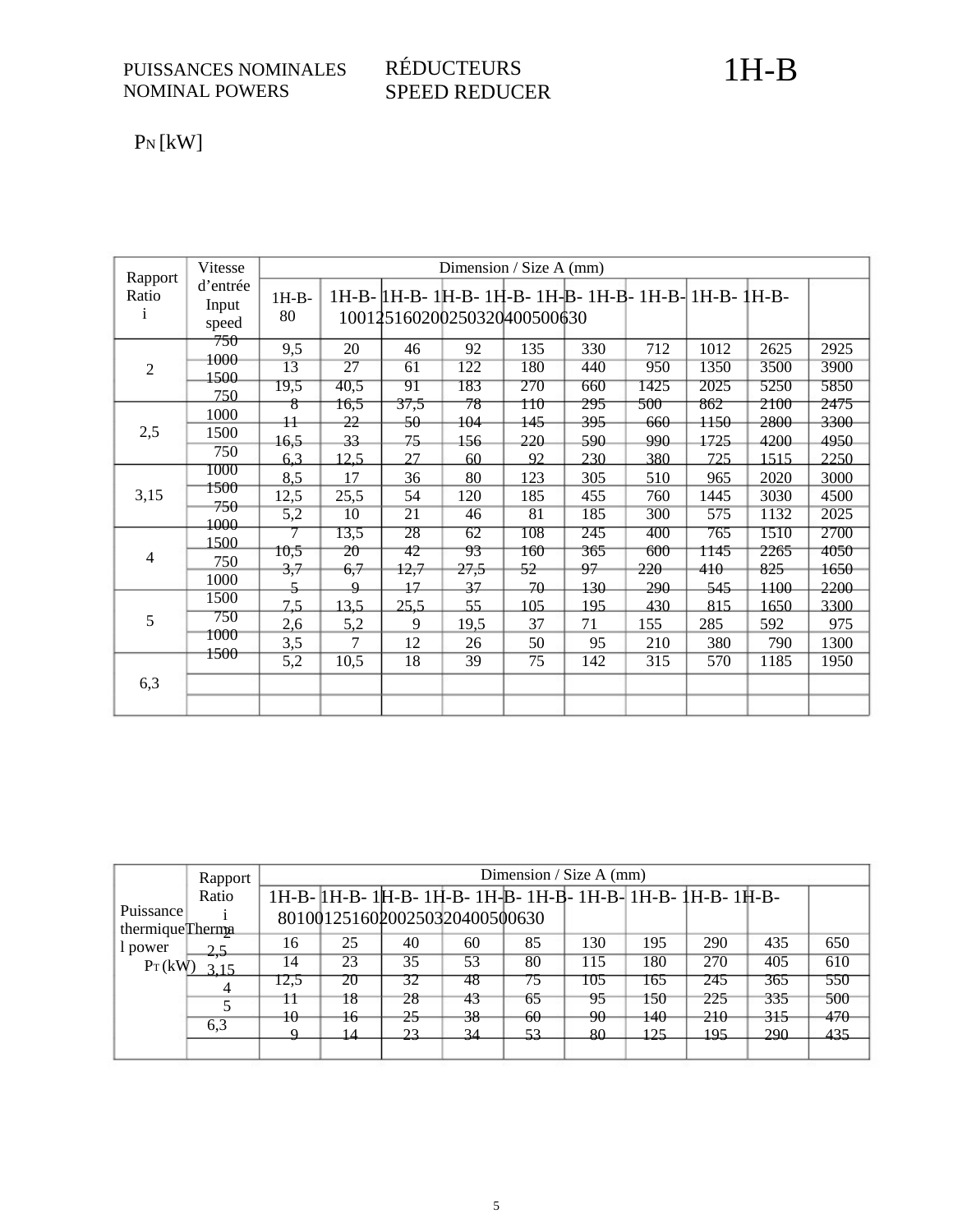



T2



T1

|                                 |            |                |                |                                 |             |                |                |            |                |                                | --               |                |                |            |              |                |          |
|---------------------------------|------------|----------------|----------------|---------------------------------|-------------|----------------|----------------|------------|----------------|--------------------------------|------------------|----------------|----------------|------------|--------------|----------------|----------|
| Dimension<br>Size               | A          | A <sub>1</sub> | A <sub>2</sub> | A <sub>3</sub>                  | A4          | A <sub>5</sub> | A <sub>6</sub> | $B_1$      | B <sub>2</sub> | B <sub>3</sub>                 | B4               | B <sub>5</sub> | B <sub>6</sub> | H          | $H_1$        | H <sub>2</sub> | $H_3$    |
| $1H-B-80$                       | 80         | 270            | 65             | $\overline{\phantom{a}}$        | 15          | 180            | 210            | 65         | 70             | $\overline{\phantom{a}}$       | 130              | 45             | 160            | 100        | 210          | 18             | 18       |
| $1H-B-100$                      | 100<br>125 | 320<br>405     | 85<br>$110-$   | $\overline{\phantom{a}}$<br>150 | 15<br>25    | 230<br>300     | 260<br>350     | 80<br>106  | 85<br>106      | $\overline{\phantom{a}}$<br>50 | 150<br>205       | 50<br>60       | 180<br>240     | 125<br>160 | 255<br>330   | 28<br>35       | 22<br>25 |
| 1H-B-125<br><del>HI-B-160</del> | 160        | 495            | 135            | 180                             | 25          | 360            | 410            | 128        | 128            | 80                             | 245              | 65             | 280            | 200        | 390          | 35             | 32       |
| $1H-B-200$                      | 200<br>250 | 630<br>760     | 145<br>180     | 210<br>260                      | 30<br>$40-$ | 420<br>520     | 480<br>600     | 154<br>175 | 154<br>190     | 100<br>100-                    | 300<br>$350^{-}$ | 80<br>$100 -$  | 350<br>400     | 250<br>315 | 480<br>-590- | 42<br>$40-$    | 40<br>50 |
| $1H-B-250$                      | 320        | 940            | 290            | 390                             | 50          | 780            | 880            | 230        | 230            | 160                            | 450              | 110            | 520            | 400        | 750          | 35             | 60       |
| $1H-B-320*$                     | 400        | 1150           | 370            | 485                             | 50          | 970            | 1070           | 250        | 250            | 230                            | 500              | 110            | 580            | 500        | 930          | 55             | 70       |
| $1H-B-400*$<br>$1H-B-500*$      | 500<br>630 | 1455<br>1675   | 400<br>320     | 550<br>550                      | 75<br>75    | 1100<br>1100   | 1250<br>1250   | 300<br>390 | 320<br>390     | 220<br>380                     | 600<br>600       | 250<br>200     | 700<br>700     | 550<br>710 | 1076<br>1395 | 45<br>85       | 40<br>40 |
| $1H-B-630*$                     |            |                |                |                                 |             |                |                |            |                |                                |                  |                |                |            |              |                |          |
|                                 |            |                |                |                                 |             |                |                |            |                |                                |                  |                |                |            |              |                |          |

| Dimension                              |                                           |                    | d <sub>1</sub> | $L_1$          | bı                    | T <sub>1</sub>   | $d_1$          | $L_1$            | b <sub>1</sub> | T <sub>1</sub> |                |                 |                     |                     | Huille         | Poids            |
|----------------------------------------|-------------------------------------------|--------------------|----------------|----------------|-----------------------|------------------|----------------|------------------|----------------|----------------|----------------|-----------------|---------------------|---------------------|----------------|------------------|
| Size                                   | $\Omega$                                  | O <sub>1</sub>     |                | $i=2+4$        |                       |                  |                | $i=4.5 \div 6.3$ |                |                | d <sub>2</sub> | L <sub>2</sub>  | b <sub>2</sub>      | T <sub>2</sub>      | Oil<br>$[1]$   | Weight<br>[kg]   |
| $1H-B-80$                              | ۰.                                        | 12                 | 28             | 42             | 8                     | 31               | 22             | 36               | 6              | 24.5           | 35             | 58              | 10                  | 38                  | $+5$<br>◠      | 27<br>48         |
| $1H-B-100$<br>$1H-B-125$<br>$1H-B-160$ | $\overline{\phantom{a}}$<br>$^{14}$<br>14 | ᠊᠋᠓<br>$-2+$<br>21 | 32<br>42<br>50 | 58<br>82<br>82 | π<br>12<br>14         | 35<br>45<br>53.5 | 25<br>30<br>40 | 42<br>58<br>82   | 8<br>8<br>12   | 28<br>33<br>43 | 45<br>55<br>75 | 82<br>82<br>106 | 14<br>$\pm 6$<br>20 | 48.5<br>-59<br>79.5 | 5<br>8,5<br>18 | 75<br>160<br>250 |
| $1H-B-200$<br>$1H-B-250$               | 18<br>22                                  | 25<br>25           | 65<br>85       | 105<br>130     | 18<br>22              | 64<br>90         | 50<br>70       | 82<br>106        | 14<br>20       | 53,5<br>74,5   | 95<br>110      | 131<br>165      | 25<br>28            | 100<br>116          | 35<br>72       | 480<br>780       |
| $1H-B-320*$                            | 33<br>33                                  | 25<br>25           | 100<br>125     | 165<br>165     | 28<br>32              | 100<br>132       | $90-$<br>110   | 132<br>165       | 25<br>28       | 95<br>116      | 130-<br>170    | 202<br>242      | 35<br>40            | 137<br>179          | 130<br>285     | 1425<br>2530     |
| $1H-B-400*$<br>$1H-B-500*$             | 39<br>39                                  | 24<br>30           | 160<br>130     | 240<br>200     | 40<br>$\overline{32}$ | 179<br>137       | 130<br>130     | 200<br>200       | 32<br>32       | 137<br>137     | 200<br>200     | 280<br>280      | 45<br>45            | 210<br>210          | 400            | 3599             |
| 1H-B-630*                              |                                           |                    |                |                |                       |                  |                |                  |                |                |                |                 |                     |                     |                |                  |
|                                        |                                           |                    |                |                |                       |                  |                |                  |                |                |                |                 |                     |                     |                |                  |

Tolérances d1, d2 <=30:j6 32..50:k6 >50:m6 Tolerances d1, d2 <=30:j6 32..50:k6 >50:m6 \*Carcasses en acier soudées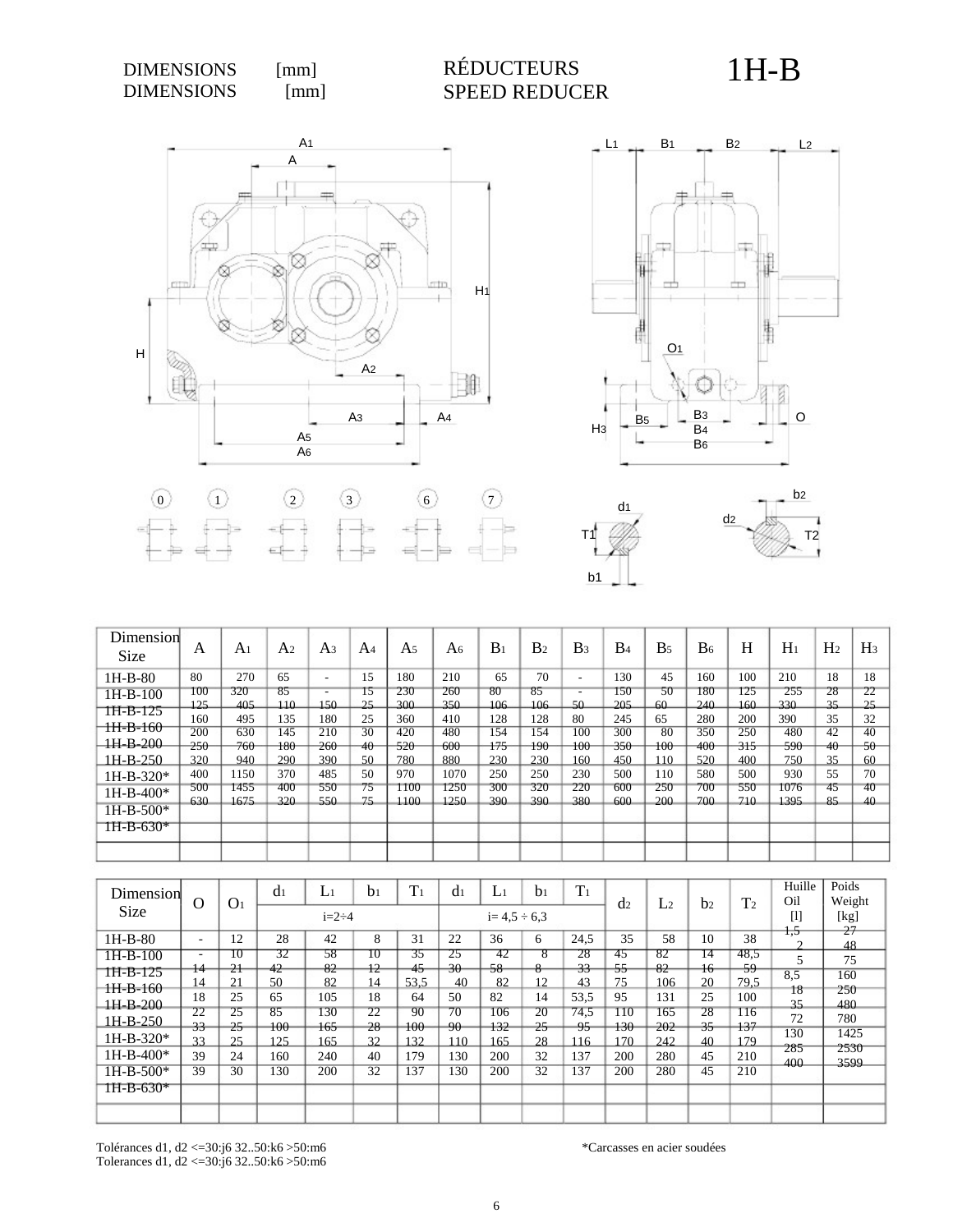### RÉDUCTEURS SPEED REDUCER

# 2H-B

## $P_N$ [kW]

| Rapport               | Vitesse                    |                                                  |                                 |                           | Dimension / Size A (mm)     |                         |                   |                         |                                 |
|-----------------------|----------------------------|--------------------------------------------------|---------------------------------|---------------------------|-----------------------------|-------------------------|-------------------|-------------------------|---------------------------------|
| Ratio<br>$\mathbf{i}$ | D'entrée<br>Input<br>speed | $2H-B-$<br>205                                   | $2H-B-$<br>260                  | $2H-B-$<br>325            | $2H-B-$<br>410              | $2H-B-$<br>520          | $2H-B-$<br>650    | $2H-B-$<br>820          | $2H-B-$<br>1030                 |
| $8\,$                 | 750<br>1000<br>1500        | 8<br>$\overline{11}$                             | 16<br>$\overline{21}$           | 36,8<br>49                | 83<br>110                   | 150<br>$\overline{200}$ | 275<br>365        | 500<br>$\overline{700}$ | 1000<br>1380                    |
|                       | 750<br>1000                | 16,5<br>7,1                                      | 31,5<br>13,9                    | 73<br>33                  | 165<br>67                   | 300<br>125              | 540<br>230        | 1000<br>400             | 2100<br>720                     |
| 10                    | 1500<br>750                | <del>9,5</del><br>14,2                           | 18,5<br>27,5                    | 44<br>66                  | $\overline{90}$<br>135      | 165<br>245              | 305<br>450        | 500<br>800              | 1000<br>1480                    |
| 12,5                  | 1000<br>1500               | 5.5<br>7,5                                       | 12,4<br>16,5                    | 25,5<br>34<br>51          | 52<br>70<br>105             | 97<br>130<br>195        | 180<br>240<br>355 | 330<br>400<br>630       | 630<br>850                      |
|                       | $750-$<br>1000             | 11,2<br>$\overline{4,8}$<br>6,5                  | 24,1<br>$\overline{10}$<br>13,5 | $\overline{20}$<br>27     | $\overline{41}$<br>55       | 75<br>100               | 150<br>200        | 250<br>350              | 1330<br>$\overline{500}$<br>690 |
| 16                    | 1500<br>750                | 9,7<br>3,4                                       | 20,2<br>7,5                     | 40<br>13,5                | 82<br>25,5                  | 150<br>55               | 295<br>105        | 500<br>$200 -$          | 1020<br>$360 -$                 |
|                       | 1000<br>1500               | 4,5<br>6.7                                       | 9<br>13.5                       | 18<br>27                  | 34<br>51                    | 75<br>109               | 140<br>200        | 250<br>400              | 500<br>740                      |
| 20                    | 750<br>1000                | 2,5<br>3,5                                       | 5,6<br>7,5                      | 10,5<br>14                | 20,5<br>27                  | 45<br>60                | 80<br>110         | 160<br>200              | 320<br>410                      |
| 25                    | 1500<br>-750<br>1000       | 5,2<br>$\overline{2}$                            | 11,2<br>4,2                     | $\overline{21}$<br>8,2    | 40,5<br>16,5                | 90<br>37,5              | 160<br>65         | 320<br>130              | 655<br>250                      |
|                       | 1500<br>750                | 2,8<br>4,2                                       | 5,5<br>8,2                      | Ħ<br>16,5                 | 22<br>33                    | 50<br>75                | 85<br>130         | 175<br>255              | 345<br>520                      |
| 31,5                  | 1000<br>1500               | $+5$<br>$\mathcal{D}_{\alpha}$<br>$\overline{3}$ | 3,4<br>4,5                      | $\overline{6}$<br>8<br>12 | $\overline{12}$<br>16<br>24 | 25,5<br>35              | 45<br>60          | 91<br>120               | 185<br>250                      |
| 40                    |                            |                                                  | 6,7                             |                           |                             | 50                      | 85                | 180                     | 370                             |

|                   | Rapport |                 |               |               | Dimension / Size A (mm) |               |         |                  |                |
|-------------------|---------|-----------------|---------------|---------------|-------------------------|---------------|---------|------------------|----------------|
|                   | Ratio   | $2H-B-$         | $2H-B-$       | $2H-B-$       | $2H-B-$                 | $2H-B-$       | $2H-B-$ | $2H-B-$          | $2H-B-$        |
| Puissance         | 8       | 205             | 260           | 325           | 410                     | 520           | 650     | 820              | 1030           |
| thermique Therman |         | 18              | 30            | 50            | 70                      | 110           | 180     | 285              | 430            |
| l power           | 12.5    | $\overline{17}$ | 28            | 42            | 68                      | 105           | 175     | $\overline{275}$ | 415            |
| $P_T(kW)$         | 16      | 16.5            | 27            | 41            | 65                      | 100           | 170     | 270              | 405            |
|                   | 20      | 16              | 26            | 39            | 62                      | 95            | 160     | 255              | 380            |
|                   | 25      | <del>15.5</del> | <del>25</del> | <del>38</del> | 6 <sup>1</sup>          | <del>93</del> | 155     | <del>250</del>   | <del>370</del> |
|                   |         | 15              | 25            | 37            | 59                      | 90            | 135     | 245              | -367           |
|                   | 31.5    | 14              | 24            | 36            | 57                      | 88            | 130     | 200              | 310            |
|                   | 40      | 13              | 22            | 35            | 56                      | 81            | 125     | 185              | 278            |
|                   |         |                 |               |               |                         |               |         |                  |                |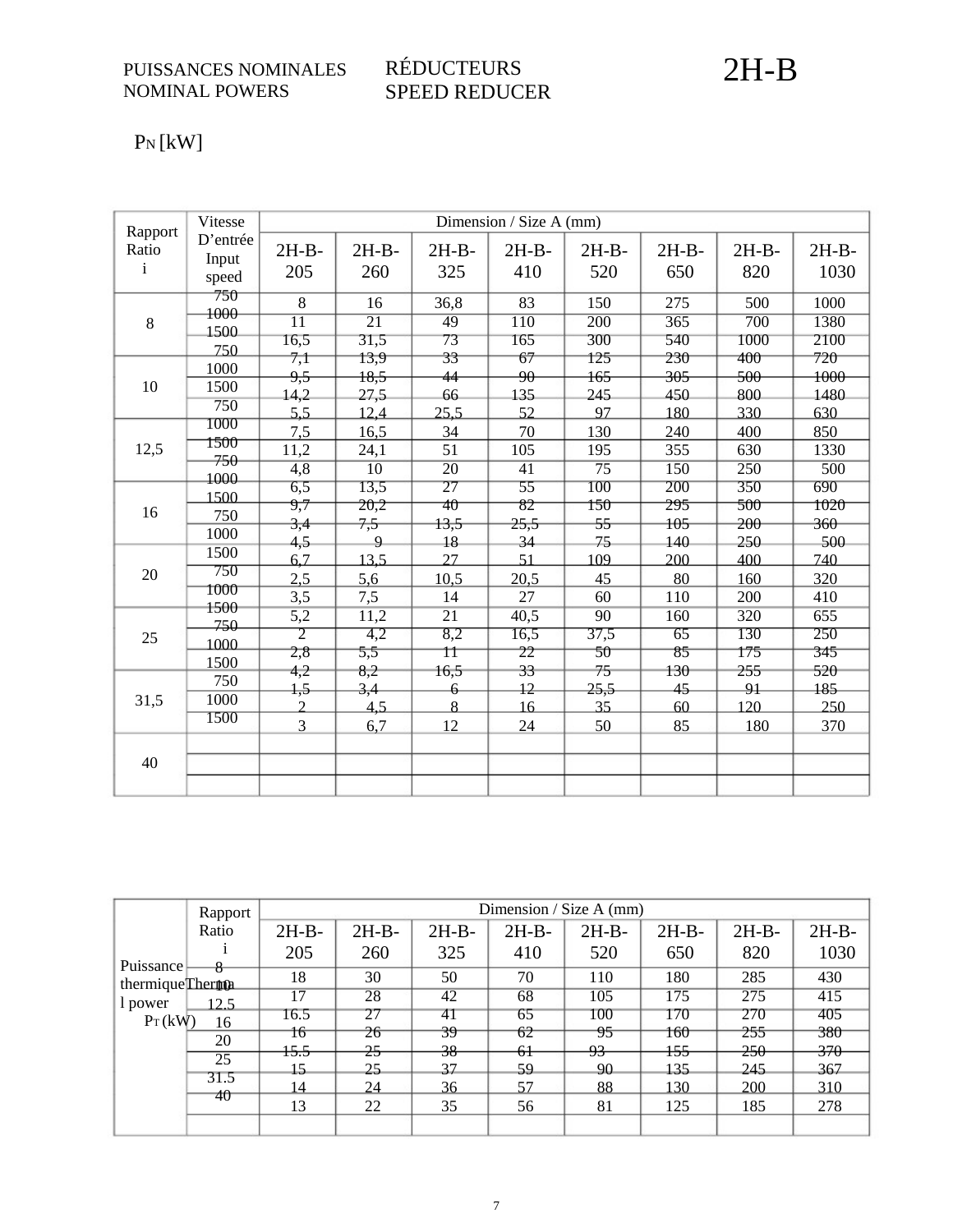#### DIMENSIONS [mm] DIMENSIONS [mm]

## RÉDUCTEURS SPEED REDUCER

2H-B





| Dimension<br><b>Size</b> | A    | A       | A <sub>2</sub> | A <sub>3</sub> | A4     | A5   | A6   | $B_1$ | B <sub>2</sub> | B3     | B <sub>4</sub> | B <sub>5</sub> | B <sub>6</sub> | Η   | $H_1$ | H <sub>2</sub> | $H_3$  |
|--------------------------|------|---------|----------------|----------------|--------|------|------|-------|----------------|--------|----------------|----------------|----------------|-----|-------|----------------|--------|
| $2H-B-205$               | 205  | 460     | 130            |                | 25     | 355  | 405  | 115   | 122            | 120    | 220            |                | 265            | 140 | 290   | 30             | 25     |
| $2H-B-260$               | 260  | 560     | 165            | 225            | 25     | 450  | 500  | 145   | 150            | 32     | 265            | 65             | 315            | 200 | 388   | -40            | 35     |
| $2H-B-325$               | 325  | $725 -$ | $150 -$        | 250            | $50 -$ | 500  | -600 | 167   | 185            | $+20$  | 350            | $-90-$         | $-400$         | 250 | 470   | 40             | $40-$  |
| $2H-B-410*$              | 410  | 870     | 210            | 330            | 42     | 660  | 720  | 210   | 230            | ۰      | 420            | 140            | 480            | 280 | 555   | $\sim$         | 46     |
| $2H-B-520*$              | 520  | 1085    | 285            | 410            | 35     | 820  | 975  | 275   | 283            | 240    | 540            | 162            | 615            | 400 | 750   | 44             | 30     |
|                          | 650  | 340     | 370            | 540            | 50     | 1080 | 1180 | 298   | 340            | 240    | 630            | 172            | 700            | 500 | 930   | 69             | 35     |
| $2H-B-650*$              | 820  | 1675    | 415            | 645            | -80    | 1290 | 1510 | 377   | 400            | 280    | 770            | 230            | 880            | 630 | 1160  | 75             | $40 -$ |
| $2H-B-820*$              | 1030 | 1980    | 425            | 700            | 290    | 1400 | 1837 | 450   | 450            | $\sim$ | 900            | 250            | 1000           | 710 | 1390  | ۰.             | 35     |
| $2H-B-1030*$             |      |         |                |                |        |      |      |       |                |        |                |                |                |     |       |                |        |
|                          |      |         |                |                |        |      |      |       |                |        |                |                |                |     |       |                |        |

| Dimension    | $\Omega$ | O <sub>1</sub>           | d <sub>1</sub> | L١              | b <sub>1</sub> | T <sub>1</sub> | d <sub>1</sub> | Li               | b <sub>1</sub> | T <sub>1</sub> | d2  | L <sub>2</sub> | b <sub>2</sub> | T <sub>2</sub> | Huille<br>Oil                                                                                                                                                                                                                                                                                          | Poids<br>Weight |
|--------------|----------|--------------------------|----------------|-----------------|----------------|----------------|----------------|------------------|----------------|----------------|-----|----------------|----------------|----------------|--------------------------------------------------------------------------------------------------------------------------------------------------------------------------------------------------------------------------------------------------------------------------------------------------------|-----------------|
| <b>Size</b>  |          |                          |                | $i = 8 \div 16$ |                |                |                | $i = 20 \div 40$ |                |                |     |                |                |                | $[1] % \centering \includegraphics[width=0.9\columnwidth]{figures/fig_2b.pdf} \caption{The graph $\mathcal{N}_1$ is a function of the number of~\textit{N}_1$ (left) and the number of~\textit{N}_2$ (right) and the number of~\textit{N}_1$ (right) are shown in Fig.~\ref{fig:10}. } \label{fig:11}$ | [kg]<br>88      |
| 2H-B-205     | 18       | 22                       | 28             | 42              | 8              | 31             | 22             | 36               | 6              | 24.5           | 55  | 82             | 16             | 59,3           | 4                                                                                                                                                                                                                                                                                                      | 160             |
| $2H-B-260$   | 18       | 22                       | 32             | 58              | 10             | 35             | 25             | 42               | ਲ              | 28             | 75  | 105            | 20             | 79.5           | 20                                                                                                                                                                                                                                                                                                     | 340             |
| $2H-B-325$   | 22       | $25 -$                   | 42             | 82              | 12             | 45             | $-30$          | 58               | $\Omega$       | 33             | 95  | $130 -$        | 25             | 100            | 30                                                                                                                                                                                                                                                                                                     | 519             |
| $2H-B-410*$  | 26       | $\overline{\phantom{a}}$ | 50             | 82              | 14             | 53.5           | 40             | 82               | 12             | 43             | 10  | 165            | 28             | 116            | 45                                                                                                                                                                                                                                                                                                     | 1040            |
|              | 33       | 26                       | 65             | 105             | 18             | 69             | 50             | 82               | 14             | 53,5           | 130 | 200            | 32             | 137            | 130                                                                                                                                                                                                                                                                                                    | 1673            |
| $2H-B-520*$  | 33       | 26                       | 85             | 130             | 22             | 90             | 70             | 105              | 20             | 74.5           | 170 | 240            | 40             | 179            | 200                                                                                                                                                                                                                                                                                                    | 2450            |
| $2H-B-650*$  | -39      | $25 -$                   | $100\,$        | 165             | 28             | 100            | 90             | $130 -$          | 25             | 94             | 200 | 280            | 45             | 210            |                                                                                                                                                                                                                                                                                                        |                 |
| $2H-B-820*$  | 39       | $\sim$                   | 95             | 165             | 25             | 100            | 95             | 65               | 25             | 100            | 240 | 330            | 56             | 252            | 550                                                                                                                                                                                                                                                                                                    | 4850            |
| $2H-B-1030*$ |          |                          |                |                 |                |                |                |                  |                |                |     |                |                |                |                                                                                                                                                                                                                                                                                                        |                 |
|              |          |                          |                |                 |                |                |                |                  |                |                |     |                |                |                |                                                                                                                                                                                                                                                                                                        |                 |

Tolérances d1, d2 <=30:j6 32..50:k6 >50:m6 Tolerances d1, d2 <=30:j6 32..50:k6 >50:m6 \*Carcasses en acier soudées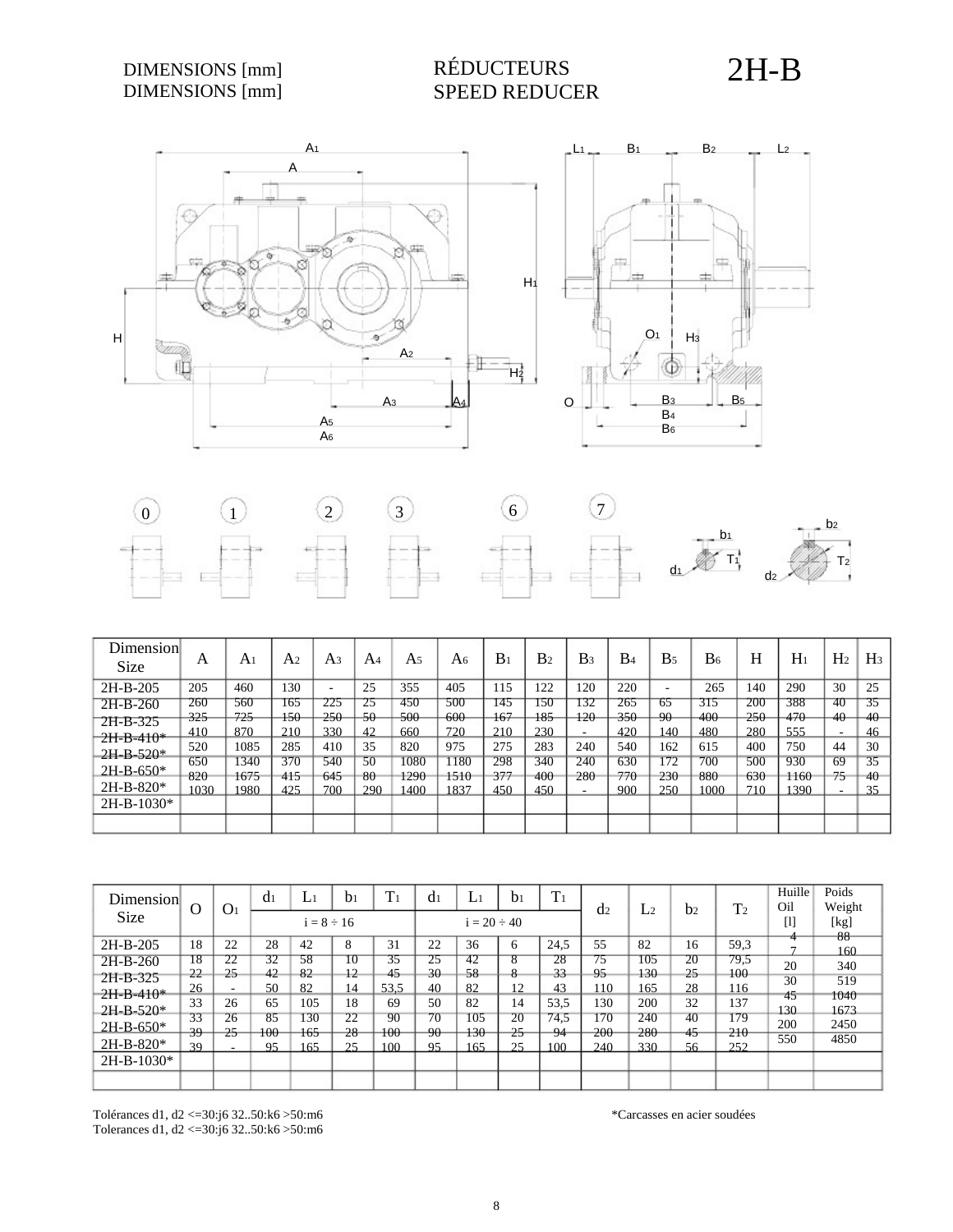### RÉDUCTEURS SPEED REDUCER

PN [kW]

| Rapport               | Vitesse                          |                                   |                          | Dimension / Size A (mm)     |                            |                               |                                  |
|-----------------------|----------------------------------|-----------------------------------|--------------------------|-----------------------------|----------------------------|-------------------------------|----------------------------------|
| Ratio<br>$\mathbf{i}$ | D'entrée<br>Input<br>speed       | $3H-B-$<br>405                    | $3H-B-$<br>510           | $3H-B-$<br>645              | $3H-B-$<br>810             | $3H-B-$<br>1020               | $3H-B-$<br>1280                  |
| 40                    | 750<br>1000<br>1500              | 6,5<br>$\overline{8}$             | 13,5<br>18               | 28,5<br>$\overline{38}$     | 54<br>$\overline{72}$      | 100<br>130                    | 180<br>$\overline{220}$          |
|                       | 750                              | 12,5<br>5,2                       | 26,6<br>12,4             | 52<br>24                    | 106<br>48                  | 195<br>80                     | 360<br>150                       |
| 50                    | 1000<br>1500<br>$\overline{750}$ | $\overline{\tau}$<br>10,5<br>4,5  | 16,5<br>24,5<br>10       | 32<br>48<br>19,5            | 65<br>97<br>39             | 106<br>160<br>70              | 200<br>310<br>135                |
| 63                    | 1000<br>1500<br>750              | 6<br>9                            | 13,5<br>20,2             | 26<br>39                    | 52<br>78                   | 73<br>140                     | 180<br>270                       |
|                       | 1000<br>1500                     | $\overline{3,3}$<br>4,5           | 6,3<br>8,5               | 14,2<br>$\overline{19}$     | 27<br>36                   | $\overline{55}$<br>73         | 95<br>120                        |
| 80                    | 750<br>1000                      | 6,7<br>2,6                        | 12,7<br>4,8              | 28,5<br>H <sub>1</sub>      | 54<br>$\overline{20}$      | 110<br>43                     | 190<br>80                        |
| 100                   | 1500<br>750                      | 3,5<br>5,2<br>2,2                 | 6,5<br>9,7<br>4,1        | 15<br>22,5<br>9             | 27<br>40<br>18,5           | 58<br>87<br>35                | 100<br>170<br>78                 |
|                       | 1000<br>1500                     | 3                                 | 5,5                      | 12                          | 25                         | 46                            | 92                               |
| 125                   | 750<br>1000<br>1500              | $\overline{4,5}$<br>1,8<br>2,5    | 8,2<br>3,3<br>4,5        | $\overline{18}$<br>7<br>9,5 | 37,5<br>14,2<br>19         | $\overline{70}$<br>27<br>36,5 | 140<br>55<br>70                  |
| 160                   | 750<br>1000<br>1500              | 3,7<br>1,5<br>$\overline{2}$<br>3 | 6,7<br>2,6<br>3,5<br>5,2 | 14,2<br>5,5<br>7,5<br>11,2  | 28,5<br>11,2<br>15<br>22,5 | 55<br>22<br>30<br>45          | H <sub>0</sub><br>40<br>58<br>80 |
| 200                   |                                  |                                   |                          |                             |                            |                               |                                  |

|                                | Rapport    |         |         |         | Dimension / Size A $(mm)$ |         |         |
|--------------------------------|------------|---------|---------|---------|---------------------------|---------|---------|
|                                | Ratio      | $3H-B-$ | $3H-B-$ | $3H-B-$ | $3H-B-$                   | $3H-B-$ | $3H-B-$ |
|                                |            | 405     | 510     | 645     | 810                       | 1020    | 1280    |
| Puissance<br>thermique Therson | 40         | 29      | 43      | 65      | 103                       | 166     | 260     |
| 1 power                        | 63         | 28      | 43      | 63      | 100                       | 160     | 256     |
| $P_T(kW)$                      | 80         | 27      | 42      | 61      | 98                        | 155     | 247     |
|                                | 100        | 27      | 41      | 60      | 96                        | 155     | 245     |
|                                | 125        | 26      | 40      | 59      | 95                        | 150     | 225     |
|                                |            | 26      | 39      | 58      | 93                        | 145     | 220     |
|                                | 160<br>200 | 25      | 38      | 57      | 91                        | 145     | 215     |
|                                |            | 25      | 37      | 56      | 90                        | 140     | 210     |
|                                |            |         |         |         |                           |         |         |